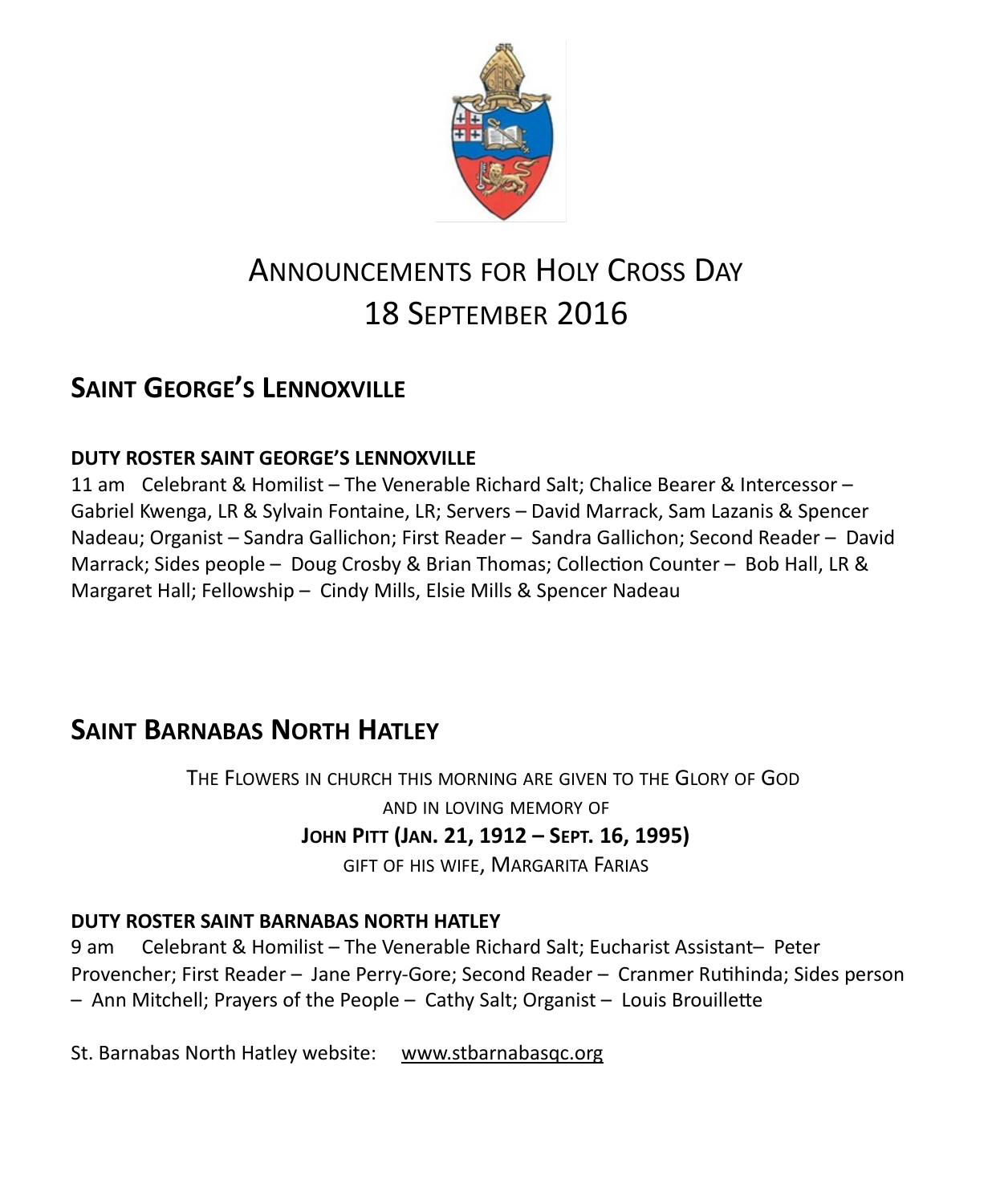# ON THIS WEEK

#### **SUNDAY SCHOOL – LENNOXVILLE**

Sunday School will start back on September  $18<sup>th</sup>$  and run every other week on the  $1<sup>st</sup>$  and 3<sup>rd</sup> Sundays and 5<sup>th</sup> if Deanery service is held at St George's.

#### **CONNAUGHT HOME – NORTH HATLEY**

There will be an Eucharist service at the Connaught Home, TODAY Sunday, September 18 at 3 pm. All welcome.

#### **EVENSONG SERVICE – LENNOXVILLE**

The Evensong Service planned for September 25 has been CANCELLED.

#### **BASEMENT CLEAN-UP – LENNOXVILLE**

The items in the basement of St. George's Lennoxville will be sorted and cleaned up in September. Groups with items stored in the basement (ACW, Parish Guild, Sunday School, Corporation) are asked to sort through their items and clearly mark what is to be kept and what is to be thrown out. A dump trailer will be available on September 24-25 and October 1-2 for garbage.

#### **DEANERY RECTORY GROUNDS CLEAN-UP DAY – LENNOXVILLE**

Saturday, September 24, 10:00 am – 3:00 pm

An invitation is extended to the Deanery for a Grounds Clean-up day for St. George's Rectory in Lennoxville on Saturday, Sept. 24th from 10:30 am - 3:00 pm. Lunch and a list of chores will be provided. Please come with work gloves, rakes, and a cheerful smile! Cancelled only if pouring rain.

#### **ANNUAL FALL LEAF – STANSTEAD**

Saturday, September 24, 9:00 am Christ Church Hall, 545 Dufferin St, Stanstead. Sale tables, food tables, craft tables, attic treasures, sewing etc. Join us for coffee, goodies and fellowship.

## SERVICES THIS WEEK

TODAY 9 AM HOLY EUCHARIST NORTH HATLEY 9:15 AM MORNING PRAYER MAGOG 11 AM HOLY FUCHARIST LENNOXVILLE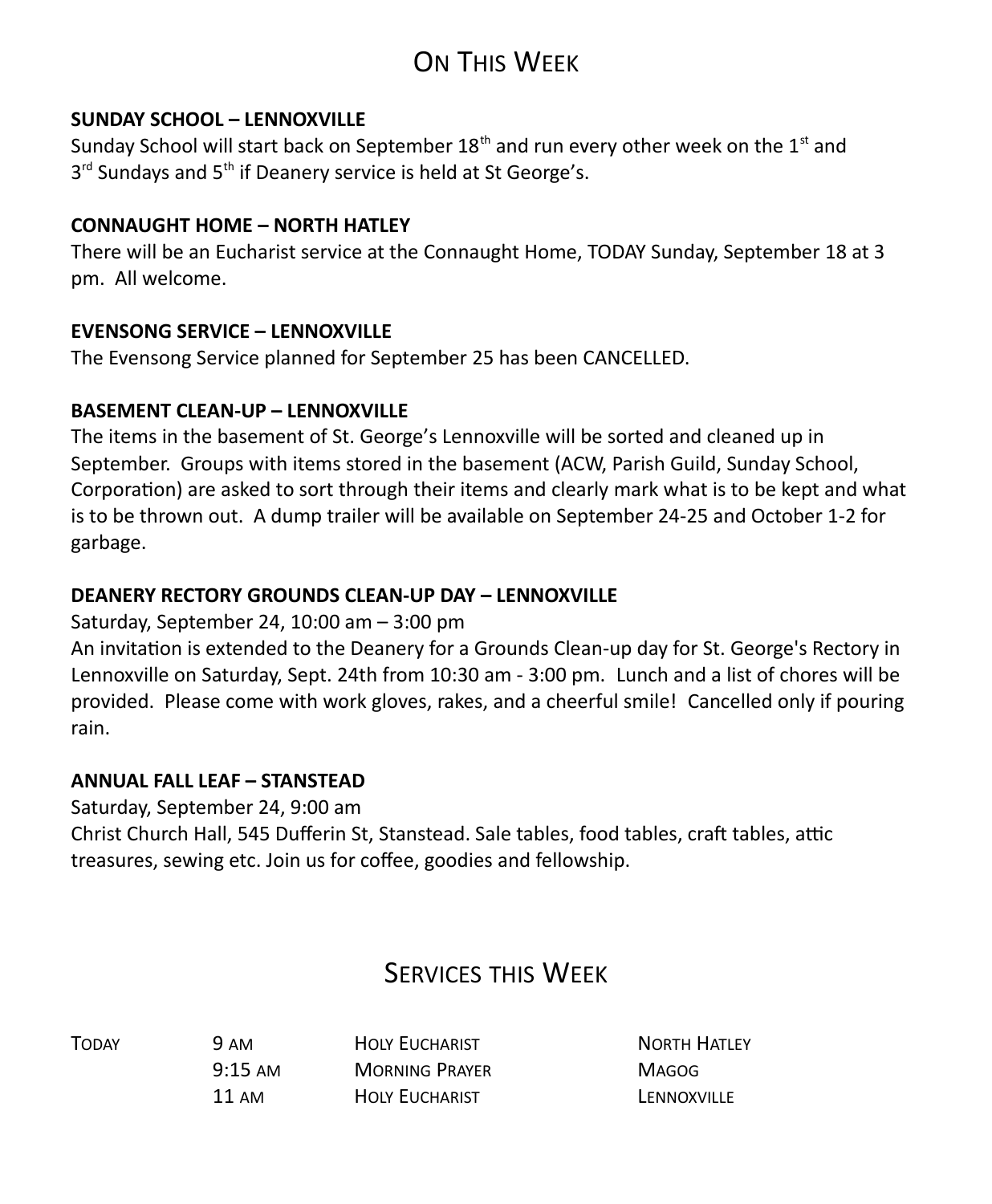| <b>NEXT SUNDAY</b> | <b>9 AM</b>       | <b>MORNING PRAYER</b>      | <b>NORTH HATLEY</b> |
|--------------------|-------------------|----------------------------|---------------------|
|                    | <b>9 AM</b>       | <b>HOLY EUCHARIST</b>      | AYER'S CLIFF        |
|                    | $9:15 \text{ AM}$ | <b>HOLY EUCHARIST</b>      | <b>MAGOG</b>        |
|                    | 11 AM             | <b>SERVICE OF THE WORD</b> | LENNOXVILLE         |
|                    | 11 AM             | <b>HOLY EUCHARIST</b>      | <b>COATICOOK</b>    |
|                    |                   |                            |                     |

### DEANERY MEETINGS AT ST GEORGE'S LENNOXVILLE

None

### UPCOMING EVENTS

#### **CONFIRMATION CLASSES**

Confirmation classes will be starting in the fall. Contact Ruth Charleau for more information at [grbtcharleau@gmail.com.](https://webmail.ubishops.ca/owa/redir.aspx?REF=V5MJHovZBjjP3Ptk3X-4OxSSdV1kElixy7K59Z33ACt8WhhY49fTCAFodHRwczovL3dlYm1haWwudWJpc2hvcHMuY2Evb3dhL3JlZGlyLmFzcHg_UkVGPV9EcDZIUXg1T0JXVnpfMTA4Zk5yRGNSblhSemtTaWRIcVFmUnEwbXVzZnFBTVFFTUQ4WFRDQUZ0WVdsc2RHODZaM0ppZEdOb1lYSnNaV0YxUUdkdFlXbHNMbU52YlEuLg..)

#### **BLESSING OF PETS – NORTH HATLEY**

#### **Saturday, October 1, 11:00 am**

October 1, 11 a.m. Blessing of the Pets in honor of the Feast of St. Francis of Assisi. River Park, North Hatley, near the farmers' market. Each owner will get a digital photo of them with their pet and a certificate. Bishop Bruce Myers will be there together with Archdeacon Edward Simonton. Hosted by people of St. Barnabas Church, North Hatley. All animals are welcome but must be leashed or in carriers.

#### **ORGAN CONCERT – LENNOXVILLE**

#### **Sunday, October 2, 3:00 pm**

St Mark's Chapel, Bishop's University - Organ Concert. Les Amis de l'Orgue de l'Estrie presents Sylvain Barrette on the organ and Michel Cervant, Baritone. Tickets are 10\$ and will be available at the door.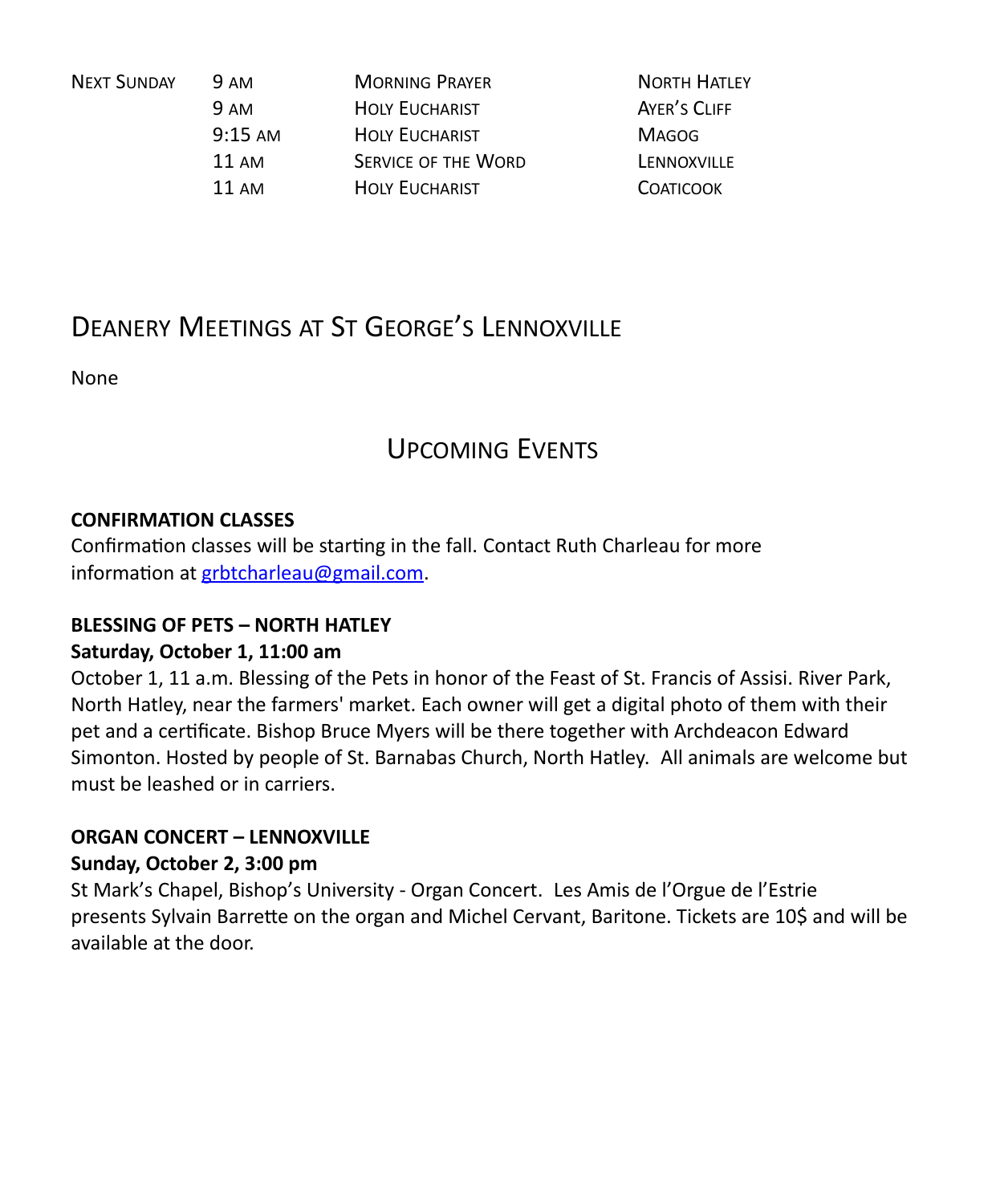### CHURCH CALENDAR

MONDAY SAINT THEODORE OF TARSUS, ARCHBISHOP OF CANTERBURY, 690 TUESDAY JOHN COLERIDGE PATTESON, BISHOP OF MELANESIA, MARTYR, 1871 & HIS COMPANIONS, MARTYRS **WEDNESDAY SAINT MATTHEW, APOSTLE & EVANGELIST THURSDAYFFRIA** FRIDAY FERIA SATURDAY FERIA SUNDAY 19<sup>TH</sup> SUNDAY AFTER PENTECOST

PLEASE SEND ANY ANNOUNCEMENTS FOR NEXT SUNDAY'S BULLETIN TO THE SECRETARY BY WEDNESDAY EVENING AT: SANDRA.GALLICHON@UBISHOPS.CA OR CALL 819 566 1847.

DEANERY MINISTRY COMMITTEE (DMC) The Archdeacon; Rural Dean, Ruth Sheeran 566-4937; & John Rasmussen 842-4158

> NEW MODEL MINISTRY TEAM The Venerable Dr Edward Simonton OGS - 679 9957 The Rev'd Canon Fred Richardson - 569 5277

SOUTH-EAST DEANERY LAY READERS Beverly Dame, Deanery Lay Reader - 842 1521 Page Dame, Deanery Lay Reader & Pastoral Visitor - 842 1521 Joan Drinkwater, Deanery Lay Reader & Pastoral Visitor - 842 2640 Lorna Gordon, Deanery Lay Reader & Pastoral Visitor - 569 6986 Gabriel Kwenga, Deanery Lay Reader - 342 3223

SOUTH- EAST PARISH CONTACTS

ST GEORGE'S, AYER'S CLIFF – Greta Nish, Warden - 838 5329 ST STEPHEN'S COATICOOK - Lauraine Denis, Warden – 849 7196 ST JAMES, HATLEY - Charlene Johann, Warden – 838 5473 ST GEORGE'S, LENNOXVILLE - Sandra Gallichon, Secretary - 566 1847 ST LUKE'S, MAGOG - Linda Comeau, Vestry Clerk - 843 9418 ST BARNABAS, MILBY - Esther Barnett, Vestry Clerk - 837 2261 ST BARNABAS, NORTH HATLEY – Jennifer Madill, Secretary – 842 2792

For Further Information about Contacts or Service Times Please visit the Deanery Website: **WWW.DEANERYOFSTFRANCIS.COM**